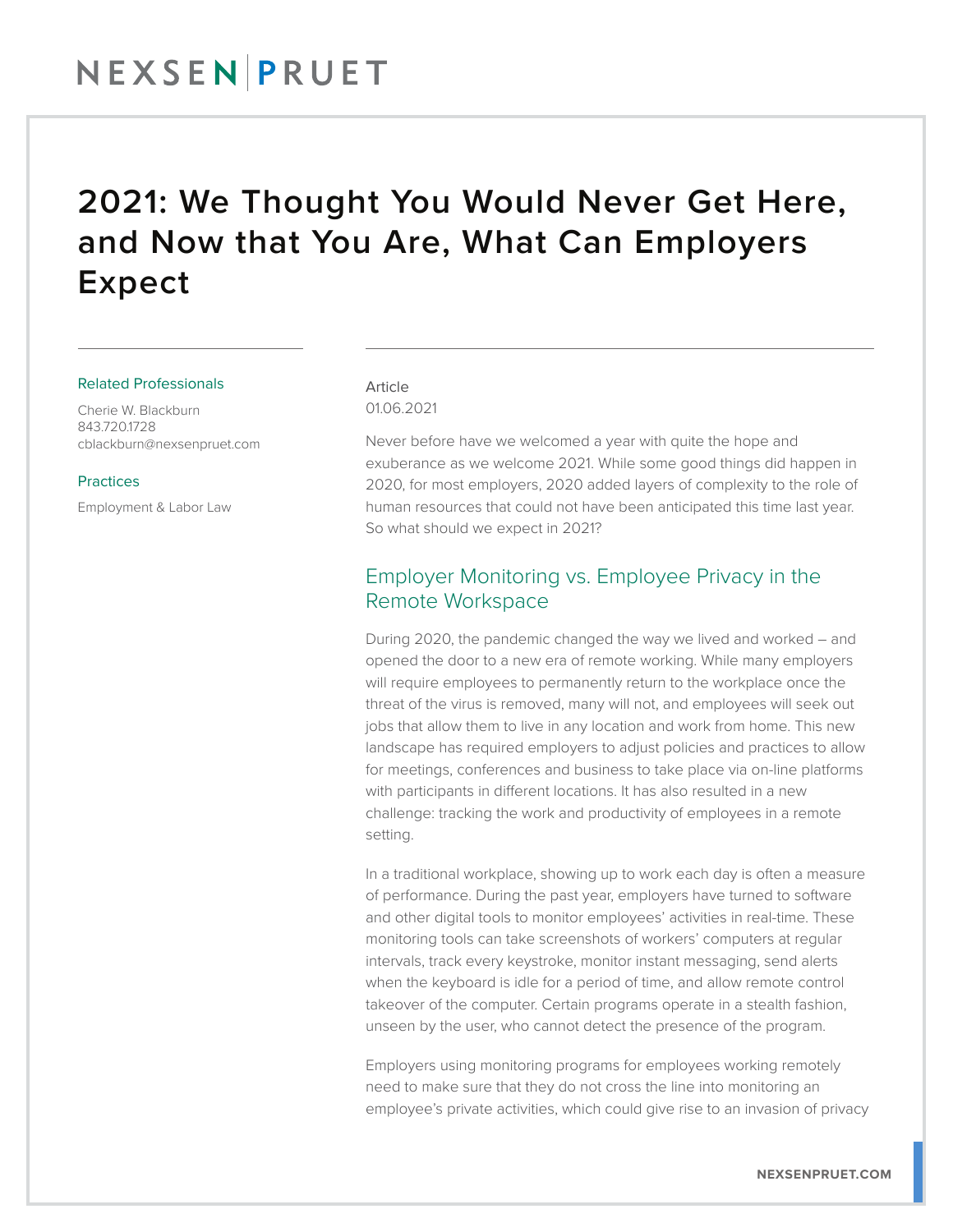claim by the employee. In addition to federal law, state common law and, in some states statutory law, governs employee privacy. The Electronic Communications Privacy Act of 1986 (ECPA), 18 U.S.C. Section 2511 et seq., is a federal law that allows an employer to monitor oral and electronic communications provided the employer can show a legitimate business purpose for doing so.[1] Courts addressing privacy claims in a workplace setting generally consider whether the employee has a reasonable expectation of privacy and whether the employer has a legitimate business interest for conducting certain surveillance. In most cases, the legitimate business purpose for using a monitoring tool is tied to tracking an employee's productivity related to work activities.

Employers should have policies in place that clearly explain their right to monitor company-owned computers and other devices and the limitations on an employee's use of such devices, including whether an employee may use the device for any non-work-related activities. To the extent employees are allowed personal use of company-owned devices, safeguards should be in place to avoid monitoring personal use, such as limiting monitoring to designated working hours and limiting personal use to non-working hours. With more employees using company-owned devices in a remote setting, now is a good time to review and update policies related to the use of such devices, regardless of whether an employer is monitoring the work activities of its employees.

In addition, being transparent with the employee may help to avoid privacy-related claims. Employers should consider disclosing in writing to the employee the type of monitoring that is being conducted and the business reason for implementing it and having the employee sign a consent form acknowledging and agreeing to the monitoring program. Putting monitoring systems in place without disclosure and consent from the employees can result in an environment of distrust when employees later learn they were being monitored.

### Workplace Safety Under the New Administration

President-Elect Biden has announced that OSHA will be directed to adopt a temporary safety standard on COVID-19, to aggressively enforce compliance by all employers, and to issue fines for those who fail to comply. President-Elect Biden is expected to move quickly to appoint and have confirmed an undersecretary of OSHA, a position that has been vacant for the past four years, to promulgate the temporary safety standards. We can anticipate that OSHA will strictly enforce its regulations, particularly those related to COVID-19, under the new administration.

### Changes to Wage and Hour Rules and Enforcement Initiatives

Employers need to prepare for a shift in wage and hour laws, regulations and enforcement proceedings during the Biden administration. We can anticipate that the DOL will become more aggressive in its enforcement of the wage and hour laws and increase communications and cooperation with state DOLs in connection with investigations of employer violations.

Issues such as the joint employer rule and independent-contractor/employee rule will be high up on the DOL's agenda. Under the Trump administration, the DOL proposed a new rule that will make it easier for employers to classify workers as independent contractors. The proposed rule may be dead in the water under the new administration. Another rule that may meet its demise is the joint-employer rule, which was finalized last year and revised the DOL's test for when two or more employers bear liability for wage and hour violations, making it more favorable for employers. The rule was blocked in September by a New York federal judge and the case is now on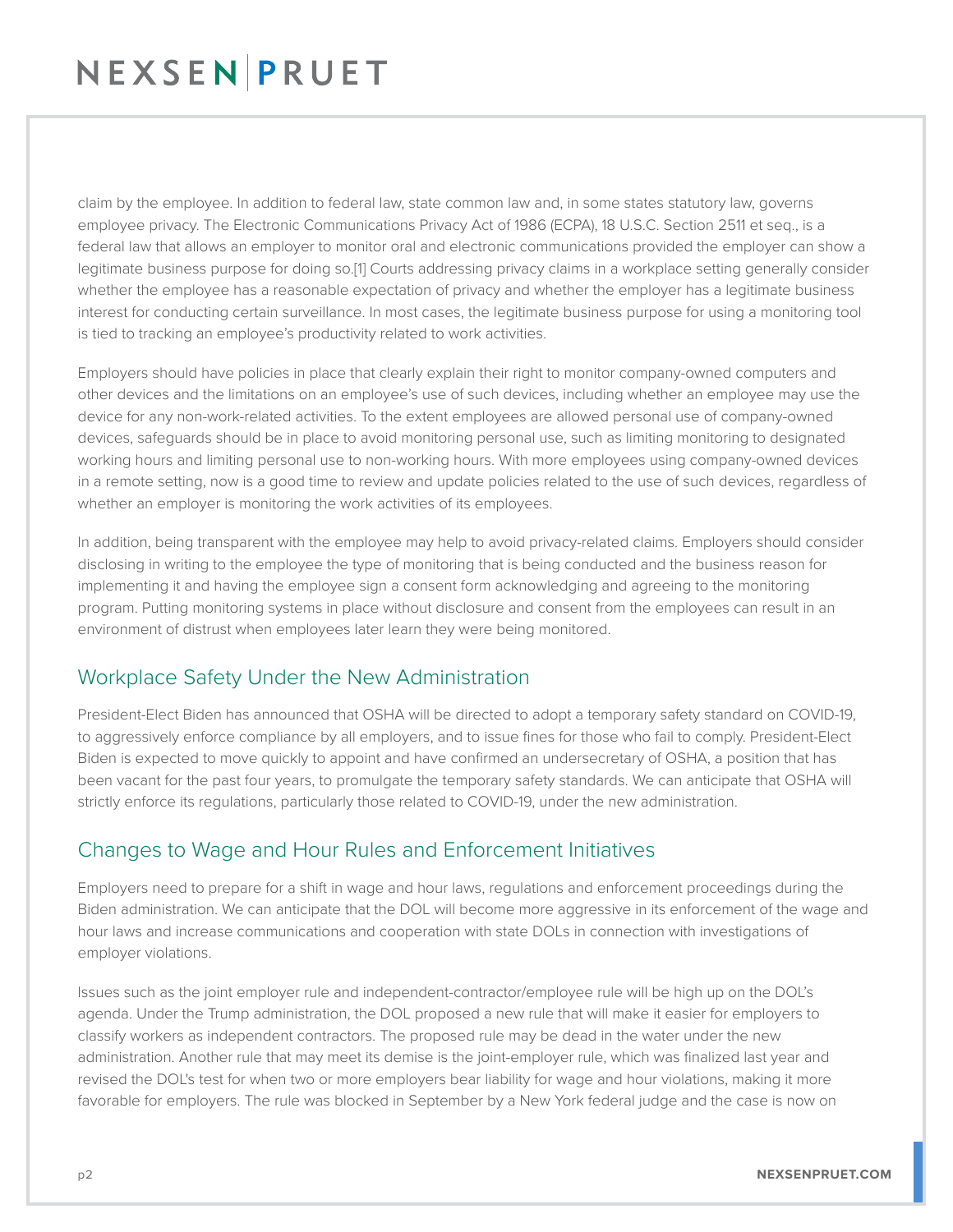appeal to the Second Circuit. The Biden administration may choose not to defend the rule on appeal.

The Biden administration is also expected to take action to raise the federal minimum wage from the current wage of \$7.25 per hour to \$15 per hour. There is speculation that it will be difficult to pass such legislation amid resistance from Republicans without the elimination of the legislative filibuster. In addition to possible federal legislation, twenty-four states have increased the minimum wage for 2021.[2]

In anticipation of greater enforcement initiatives by the DOL and changes in favor of employees, employers should review their policies and practices related to payment of wages, including overtime, to ensure compliance with the Fair Labor Standards Act (FLSA).

### Labor Relations Under the Biden Administration

During his campaign, President-Elect Biden made clear that he intends to reinvigorate union organizing and implement measures to support union campaigns. His pre-election campaign statement on labor issues included a pledge that he would ensure that federal contracts would only go to employers who sign neutrality agreements committing not to run any anti-union campaigns. He also intends to support pro-union legislation that was approved by the House of Representatives in February of last year, but stalled in the Republican-controlled Senate. The Protecting the Right to Organize (PRO) Act proposes significant changes in favor of unions, including reducing the time between a union petition for an election and the date the election is held and banning mandatory meetings in which employers speak to employees about the effects of unionization in the workplace. It would also subject employers to monetary fines for unfair labor practices and create individual liability for corporate officers and directors.

In addition to proposing new laws supporting employees and unions, President-Elect Biden will have the opportunity to appoint members to the National Labor Relations Board. The five-person Board currently has three Republican members, one Democrat member and one vacant position. Traditionally, the Board consists of a majority in the same party as the President. During 2021, President-Elect Biden will have the opportunity to fill the vacant seat, as well as the seat of a Republican member whose term is expiring this year, thereby giving Democrats a 3-2 majority. The new Board will likely reverse certain decisions issued by the Republican controlled Board during the Trump administration.

### EEOC Guidance on COVID-19 Vaccinations

As the United States rolls out COVID-19 vaccinations, employers will need to decide whether to require employees to be vaccinated. On December 16, 2020, the Equal Employment Opportunity Commission (EEOC) published additional Guidance to employers related to requiring COVID-19 vaccinations in the workplace. Read more at eeoc.gov. The EEOC determined that the administration of a vaccination is not a medical examination under the Americans with Disabilities Act (ADA), but cautioned that pre-screening vaccination questions may implicate the ADA's provision on disability-related inquiries, which are inquiries likely to elicit information about a disability. An employer who requires employees to be vaccinated and who asks the pre-screening questions must show that the questions are "job-related and consistent with business necessity." However, where vaccinations are voluntary, and not required, disabilityrelated screening questions can be asked without needing to satisfy the "job-related and consistent with business necessity" requirement as long as the employee can elect not to answer the questions. Employers are reminded that employee medical information obtained in the course of a vaccination program must be kept confidential.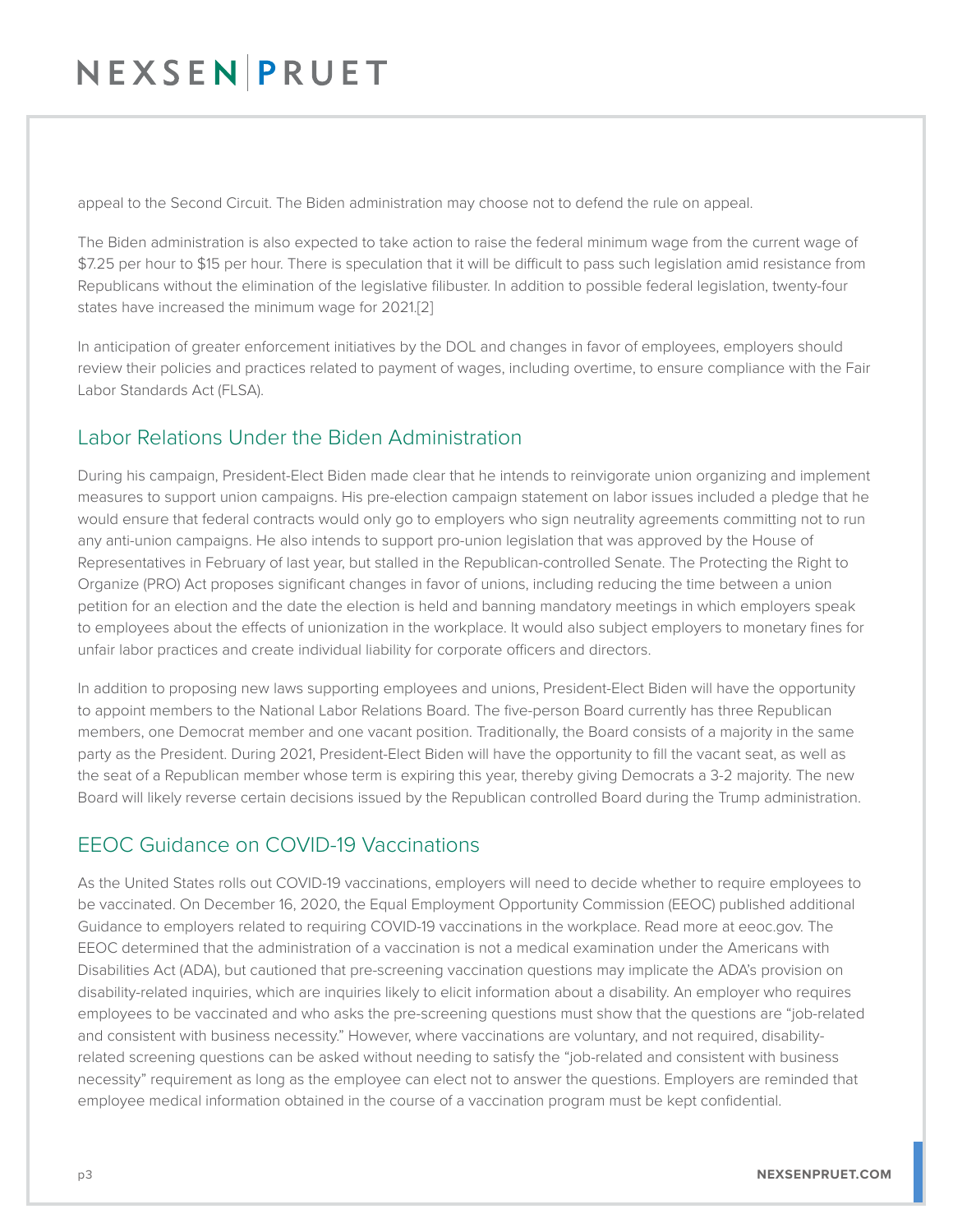The EEOC addressed the issue of how an employer should respond to an employee who objects to complying with a vaccination requirement because of a disability. Where a vaccination requirement screens out or tends to screen out an individual with a disability, the employer must show that an unvaccinated employee would pose a direct threat due to a significant risk of substantial harm to the health or safety of the employee or others that cannot be eliminated or reduced by reasonable accommodation. To reach a conclusion that there is a direct threat, there needs to be a determination that an unvaccinated individual will expose others to the virus at the worksite. If an employer determines that an individual who cannot be vaccinated due to disability poses a direct threat at the workplace, the employer cannot exclude the employee from the workplace—or take any other action—unless there is no way to provide a reasonable accommodation that would eliminate or reduce this risk such that the unvaccinated employee does not pose a direct threat. Although the ADA allows an employer not to provide a reasonable accommodation if doing so would create an undue hardship to the employer, the employer's burden of showing an undue hardship under the ADA is high.

The EEOC Guidance also addresses how to respond to an employee who objects to being vaccinated based upon religion. Once an employer is on notice that an employee's sincerely held religious belief, practice, or observance prevents the employee from receiving the vaccination, the employer must provide a reasonable accommodation for the religious belief, practice, or observance unless doing so would pose an undue hardship under Title VII of the Civil Rights Act. The EEOC noted that "undue hardship" under Title VII means having more than a de minimis cost or burden on the employer. This definition differs from the "undue hardship" requirement under the ADA discussed above. The EEOC points out that because the definition of religion is broad and protects beliefs, practices, and observances with which the employer may be unfamiliar, the employer should ordinarily assume that an employee's request for religious accommodation is based on a sincerely held religious belief. If an employer has an objective basis for questioning either the religious nature or the sincerity of a particular belief, practice, or observance, the employer is justified in requesting additional supporting information.

An employer requiring its employees to have the COVID-19 vaccination should consider consulting with legal counsel to ensure that its vaccination program and handling of any objections or other issues related to the program are in compliance with federal law. For additional information on COVID-19 vaccinations, see "*EEOC Issues Guidance Regarding Mandatory Vaccinations"*.

### Lawsuits Under the Families First Coronavirus Response Act

Lawsuits by employees alleging violations of the Families First Coronavirus Response Act (FFCRA) began in 2020 and are expected to continue in 2021. The FFCRA provided covered employees with two types of benefits related to COVID-19 through December 31, 2020: paid sick leave under the Employee Paid Sick Leave (EPSL) provisions of the Act; and emergency leave under the Family and Medical Leave Act (EFMLA).

Covered employees who were not provided paid sick leave or who were – or are - discharged, disciplined or otherwise discriminated against for taking paid sick leave, filing a complaint or instituting a proceeding under the EPSL provisions of the Act, may recover wages that should have been paid to them and an equal amount as liquidated damages. If the employee brings a lawsuit to recover actual and liquidated damages and prevails, he or she may also recover attorneys' fees and costs of litigation. In addition, the U.S. Department of Labor (DOL) has the authority to pursue relief on behalf of employees denied EPSL rights, including actual damages and liquidated damages, and to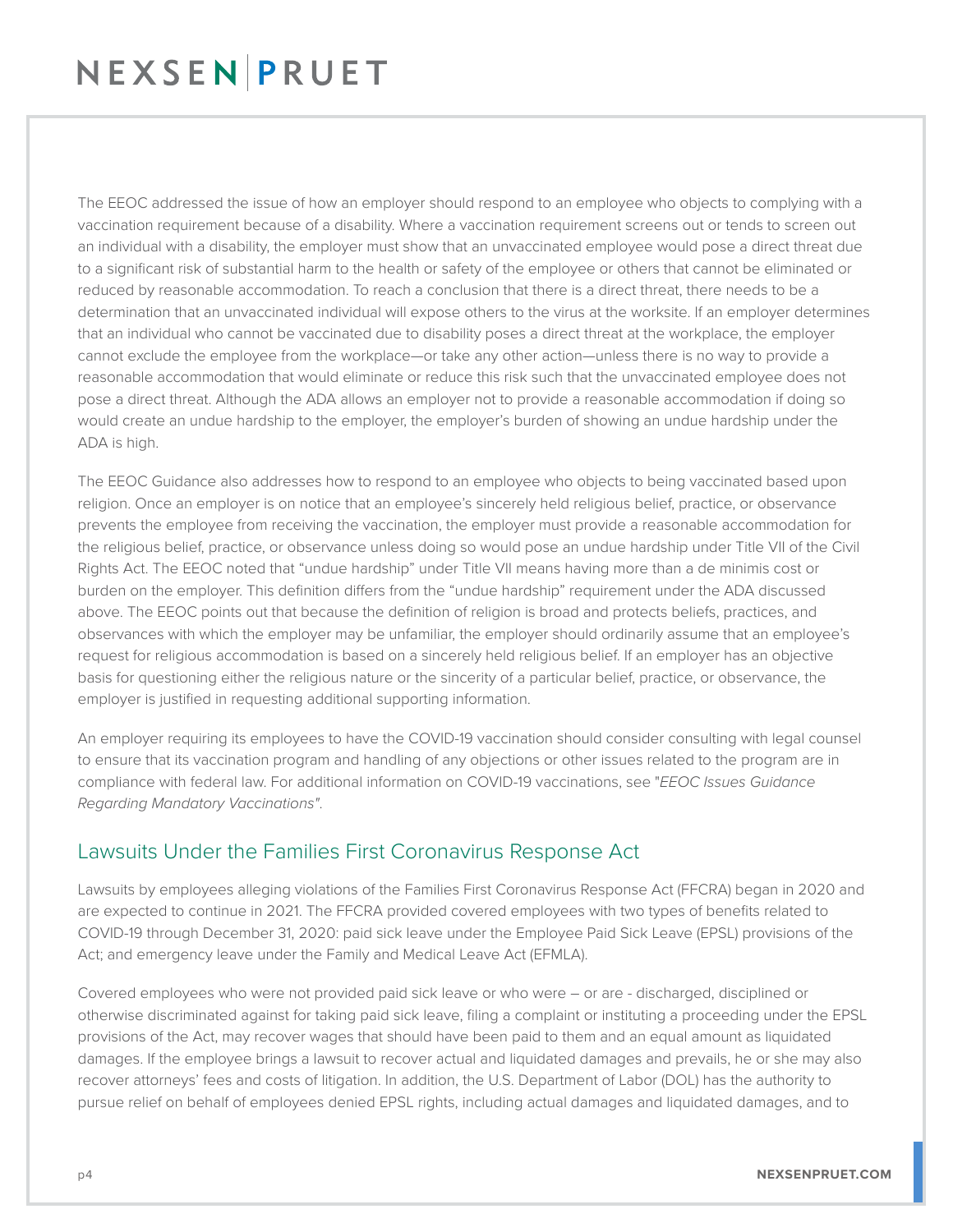issue monetary penalties against an employer. An employer who willfully violates the EPSL provisions of the FFCRA could be subject to criminal penalties.

Employees may not bring a private action against an employer for violating the EFMLA provisions of the FFCRA unless the employer is a covered employer under the FMLA, meaning the employer had 50 or more employees for each working day during each of 20 or more calendar workweeks in the current or preceding calendar year. However, the DOL can investigate written complaints regarding violations of the EFMLA lodged with the Wage and Hour Division and has the power to issue subpoenas to employers in connection with those investigations.

Lawsuits filed to date alleging violations of the FFCRA include allegations that employers terminated employees for taking protected leave under the Act, refused to provide protected leave, and required the use of paid time off for the leave. Although the time period covered by the FFCRA expired December 31, 2020, the time for filing a lawsuit has not. Attorneys representing employees and former employees, particularly in any type of COVID-19 related matters such as an unemployment claim or layoff, will consider issues related to the FFCRA in determining the possible relief available to their clients.

#### The New Stimulus Package

On December 27, 2020, President Trump signed the Consolidated Appropriations Act, 2021, a new stimulus package that extends programs first authorized by the Coronavirus Aid, Relief, and Economic Security Act (CARES Act) earlier this year. The legislation includes the "Continued Assistance for Unemployed Workers Act of 2020," which provides for enhanced unemployment benefits of \$300 per week beginning after December 26, 2020, and continuing until March 14, 2021. It also extends the Pandemic Unemployment Assistance (PUA) program created by the CARES Act, which provides unemployment benefits to contractors, gig workers and others not traditionally eligible for unemployment benefits.

Although the Act does not extend the requirements of the Families First Coronavirus Responses Act (FFCRA), which expired December 31, 2020, employers who voluntarily offer paid leave based on the framework of the FFCRA will receive a continued tax credit until March 2021. For more information on the provisions of the new stimulus package, see "*It's a Roll of the Dice: The Fate of the CARES Act and FFCRA Under Congress's New Stimulus Bill*".

### Concluding Thoughts

While we are hopefully optimistic that 2021 will bring about the end of the pandemic, legal issues related to the pandemic and its effect on pay, leave, furloughs, terminations and other personnel issues are likely to linger throughout the year. With a new administration in place, employers can anticipate changes in the laws and regulations that are favorable to employees, more focus on employer compliance and strict enforcement of rules and regulations by governmental agencies. Now is the time for employers to review existing policies and make sure that processes are in place to ensure compliance. Doing so will make it easier to deal with the changes that will come in the new year.  $\overline{a}$